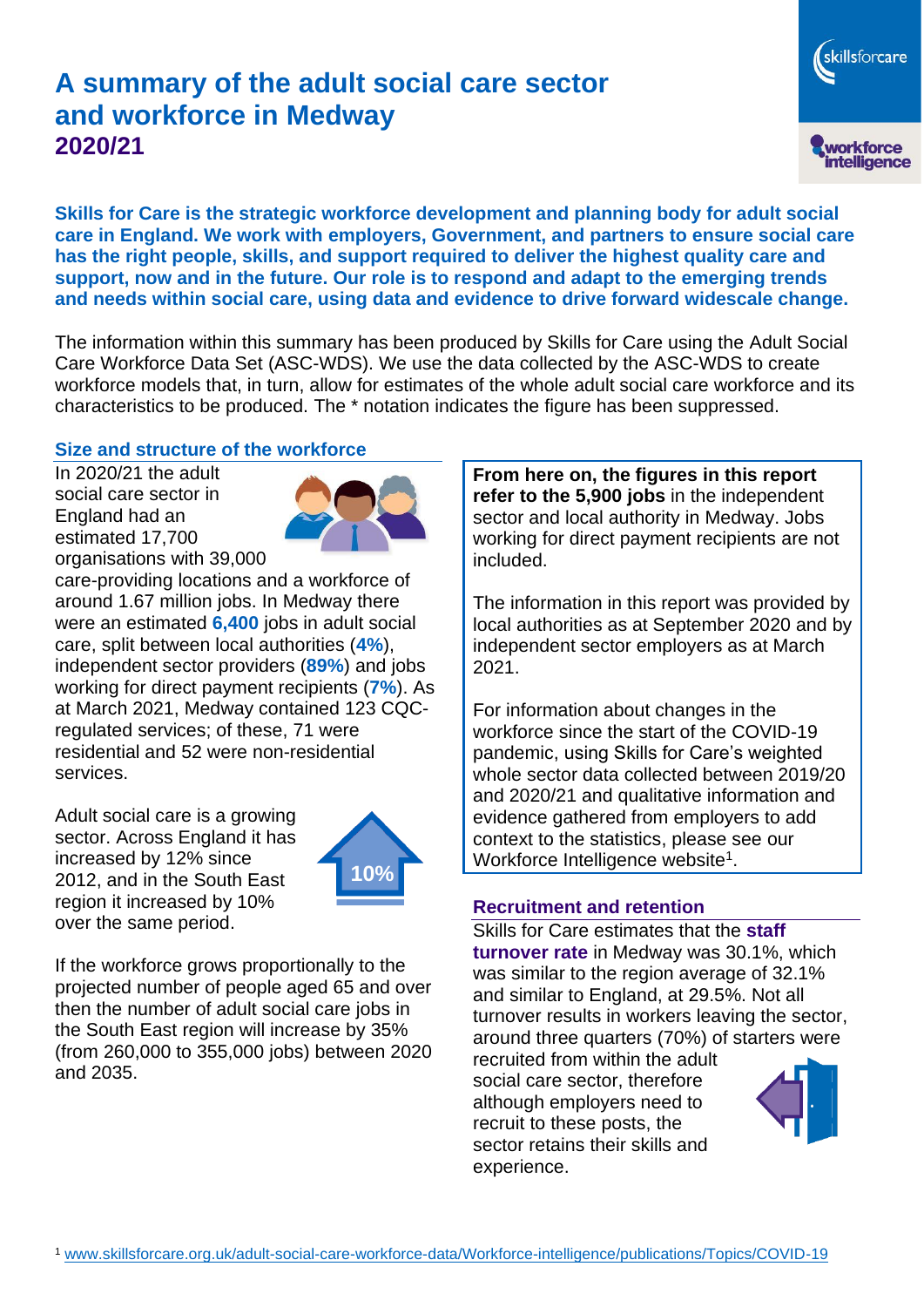Adult social care has an experienced 'core' of workers. Workers in Medway had on average **8.3 years of experience in the sector** and 78% of the workforce had been working in the sector for at least three years.

Using both workforce intelligence evidence and our links with employers and stakeholders across England, we know that recruitment and retention is one of the largest issues faced by employers. We have many resources and tools available to help, for example the 'Values-based recruitment and retention toolkit'<sup>2</sup> and 'Seeing potential: widen your talent pool'. <sup>3</sup> For more information please visit: [www.skillsforcare.org.uk/recruitment-retention](http://www.skillsforcare.org.uk/recruitment-retention)

#### **Employment information**

We estimate Medway had **5,900** adult social care jobs employed in the local authority and independent sectors. These included 500 managerial roles, 175 regulated professionals, 4,600 direct care (including 3,900 care workers), and 700 othernon-care proving roles.

The average number of **sickness days** taken in the last year in Medway was 8.6, (8.7 in South East and 9.5 across England). With an estimated directly employed workforce of 5,500, this would mean employers in Medway lost approximately **48,000 days to sickness in 2020/21**. In England levels of staff sickness have nearly doubled over the course of the pandemic between 2019/20 and 2020/21, in total around 6 million extra days were lost to sickness than in the year before.

Almost a third (30%) of the workforce in Medway were on zero-hours contracts. Over half (58%) of the workforce usually worked full-time hours and 42% were part-time.

### **Chart 1. Proportion of workers on zero hours contracts by area**

**England** South East **Medway** 



### **Workforce demographics**

The majority (85%) of the workforce in Medway were female, and the average age was 43.1 years old. Workers aged 24 and



under made up 10% of the workforce and workers aged over 55 represented 26%. Given this age profile approximately 1,500 people will be reaching retirement age in the next 10 years.

Nationality varied by region, in England 83% of the workforce identified as British, while in the South East region this was 77%. An estimated 85% of the workforce in Medway identified as British, 5% identified as of an EU nationality and 11% a non-EU nationality, therefore there was a higher reliance on non-EU than EU workers.

### **Pay**



Table 1 shows the full-time equivalent annual or hourly pay rate of selected job roles in Medway (area), South East (region) and England. All figures

represent the independent sector as at March 2021, except social workers which represent the local authority sector as at September 2020. At the time of analysis, the National Living Wage was £8.72.

#### **Table 1. Average pay rate of selected job roles by area**

|                                 | England | Region  | Area    |
|---------------------------------|---------|---------|---------|
| Full-time equivalent annual pay |         |         |         |
| Social Worker <sup>t</sup>      | £37,100 | £37,500 | £37,200 |
| Registered nurse                | £33,600 | £35,000 | £34,400 |
| Hourly pay                      |         |         |         |
| National Living<br>Wage         | £8.72   | £8.72   | £8.72   |
| Senior care worker              | £10.00  | £10.22  | £9.89   |
| Care worker                     | £9.29   | £9.46   | £9.00   |
| Support and<br>outreach         | £9.53   | £9.62   | £9.14   |

†Local authority social workers only.

Please note that pay varies by sector, with local authority pay generally being higher than independent sector pay.

[www.skillsforcare.org.uk/vba](http://www.skillsforcare.org.uk/vba)